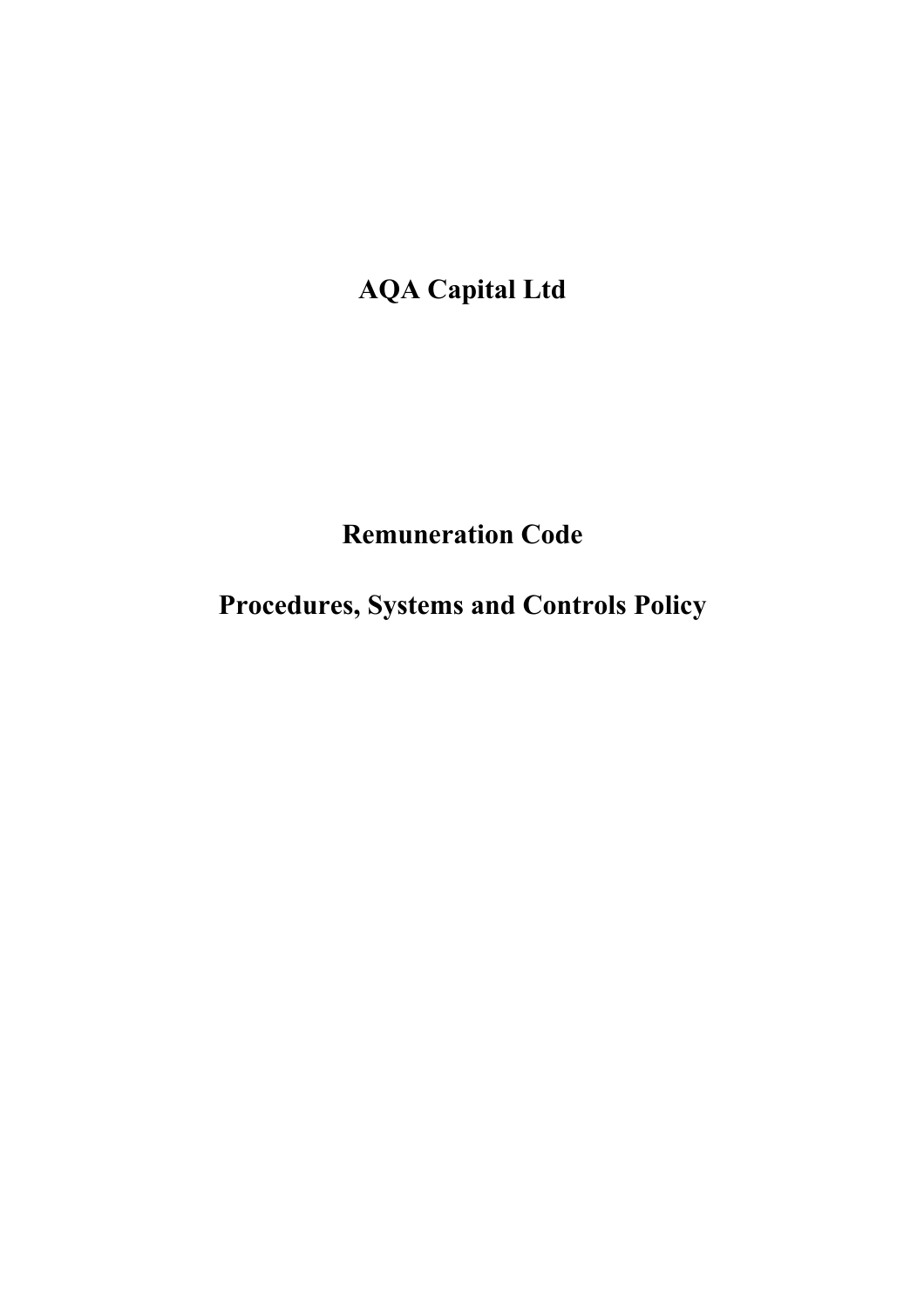# Contents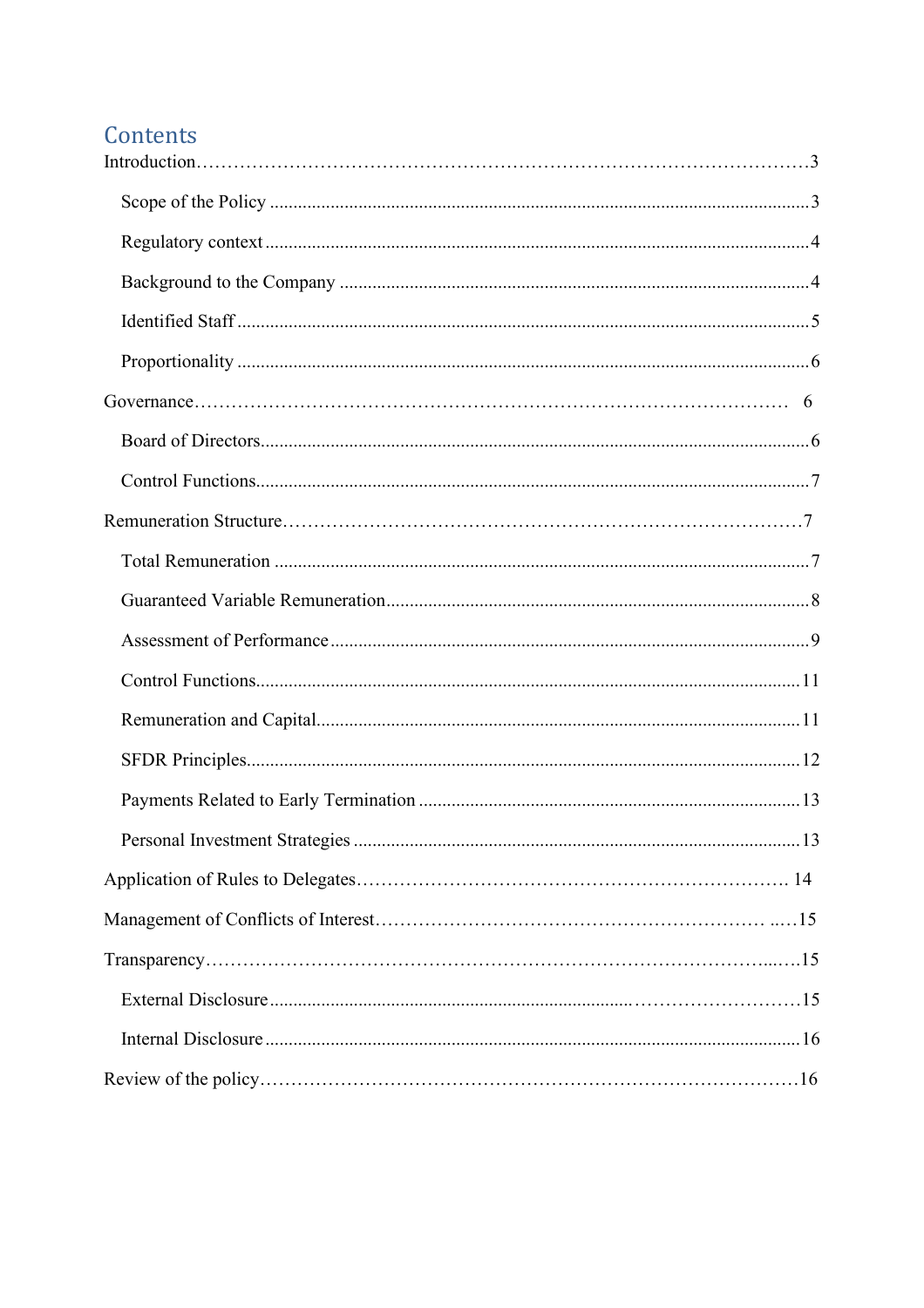## <span id="page-2-0"></span>Introduction

### <span id="page-2-1"></span>Scope of the Policy

This remuneration policy sets out the legal and regulatory requirements which AQA Capital Ltd ("AQA"/ "the Company") complies with in order to meet its obligations in the area of remuneration as a management company authorised by the Malta Financial Services Authority.

The aim of this Remuneration Policy is to ensure that the Company has a risk-focused remuneration policy and practices that:

- are consistent with and promote sound and effective risk management;
- do not encourage risk-taking that is inconsistent with the risk profile of the Company, its clients, the collective investment schemes ("CISs") under management and their investors; and
- do not impair the Company's compliance with its duty to act in the best interest of its clients, the CISs under management and their investors.

The Remuneration Policy has been drawn up in line with the business strategy, objectives, values and long-terms interests of the Company. It covers all aspects of remuneration which could have a bearing on effective risk management.

In the event of any conflict between this policy and the local laws and regulations, the latter shall prevail to the extent where conflict exists. Any discrepancies in standards shall entail application of the more stringent.

The policy covers the remuneration which is paid in exchange for professional services rendered by the Company's Identified Staff (as defined further below), and which consists of one or more of the following:

- All forms of payments or benefits paid by the Company;
- Any amounts paid by the CISs themselves, including carried interest or any portion of performance fees that are paid directly or indirectly for the benefit of the Identified Staff; and/or
- Any transfer of units or shares of the CISs under management.

Remuneration can be divided into fixed remuneration (payments or benefits without consideration of any performance criteria) or variable remuneration (additional payments or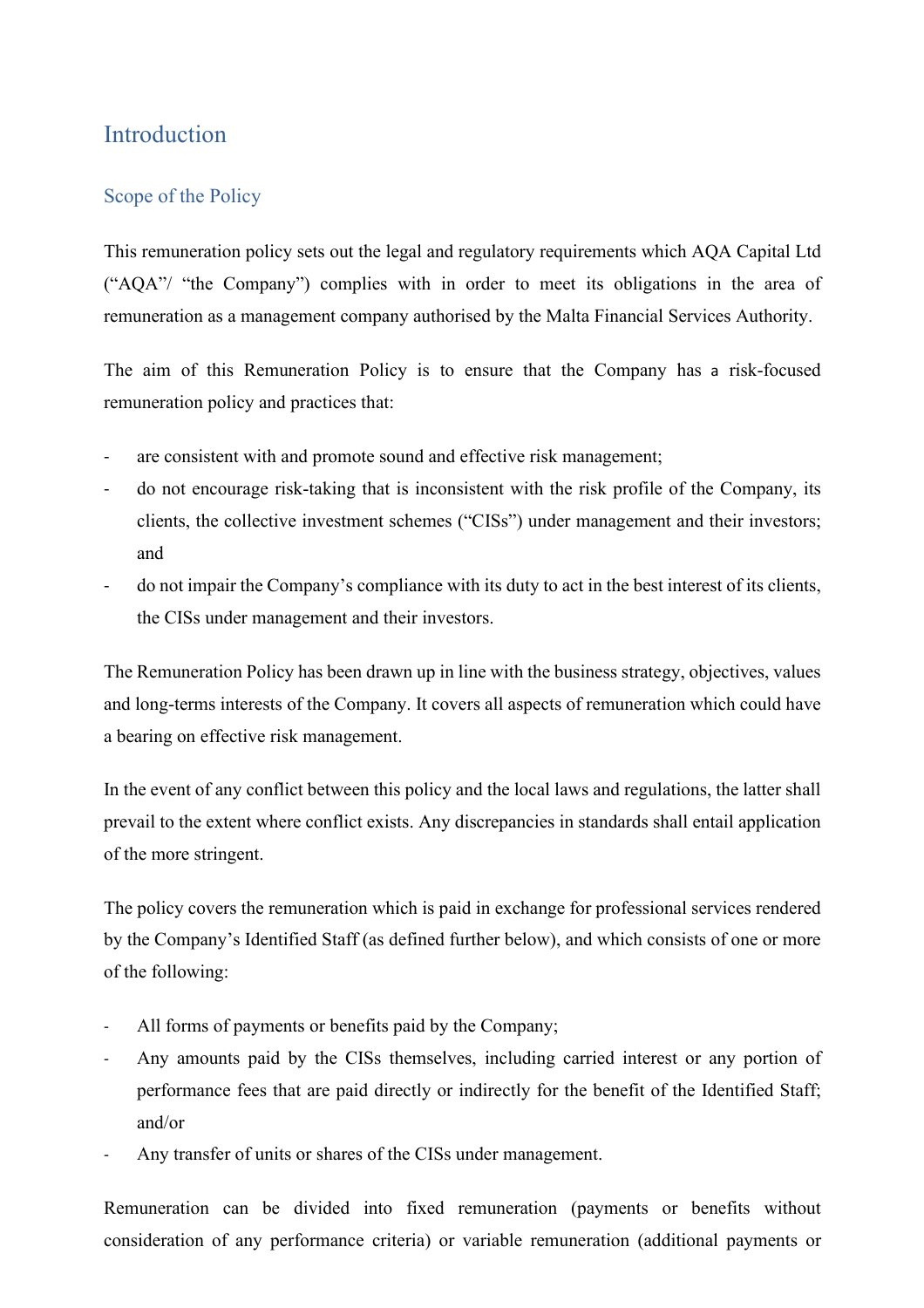benefits depending on performance or, in certain cases, other contractual criteria). Both fixed and variable components of remuneration may include monetary payments or benefits (such as cash, shares, options, cancellation of loans to staff members at dismissal, pension contributions, remuneration by the collective investment schemes) or non-monetary benefits (such as, discounts, fringe benefits or special allowances for car, mobile phone, etc.). Ancillary payments or benefits that are part of a general, non-discretionary, Company-wide policy and pose no incentive effects in terms of risk assumption do not form part of this definition of remuneration for the purposes of the Company's specific risk alignment remuneration requirements.

## <span id="page-3-0"></span>Regulatory context

AQA has drawn up a Remuneration Policy in line with the applicable provisions on remuneration as set out in:

| Malta Law              | Investment Services Act, Cap. 370 of the Laws of Malta               |
|------------------------|----------------------------------------------------------------------|
| <b>EU</b> Directive    | No. 2014/94/EU (amending directive 2009/65/EC)                       |
|                        | No. 2011/61/EU                                                       |
|                        | No. 2019/2088                                                        |
| <b>ESMA Guidelines</b> | No. $2016/575$ – Guidelines on sound remuneration policies under the |
|                        | <b>UCITS Directive</b>                                               |
|                        | No. $2016/411$ – Final report on guidelines on sound remuneration    |
|                        | policies under the UCITS directive and AIFMD                         |
|                        | No. 2013/232 Guidelines on sound remuneration policies under the     |
|                        | <b>AIFMD</b>                                                         |
| <b>MFSA Guidelines</b> | Guidance notes on the application of Proportionality Principle in    |
|                        | relation to the ESMA Guidelines on sound remuneration policies under |
|                        | the UCITS Directive and the AIFMD last updated 9/05/2017             |

## <span id="page-3-1"></span>Background to the Company

The Company is a limited liability company incorporated in Malta on the 20<sup>th</sup> April, 2015 and is authorised and regulated by the MFSA as a UCITS Management Company and an Alternative Investment Fund Manager.

The Company is authorised to provide the following services:

1. Management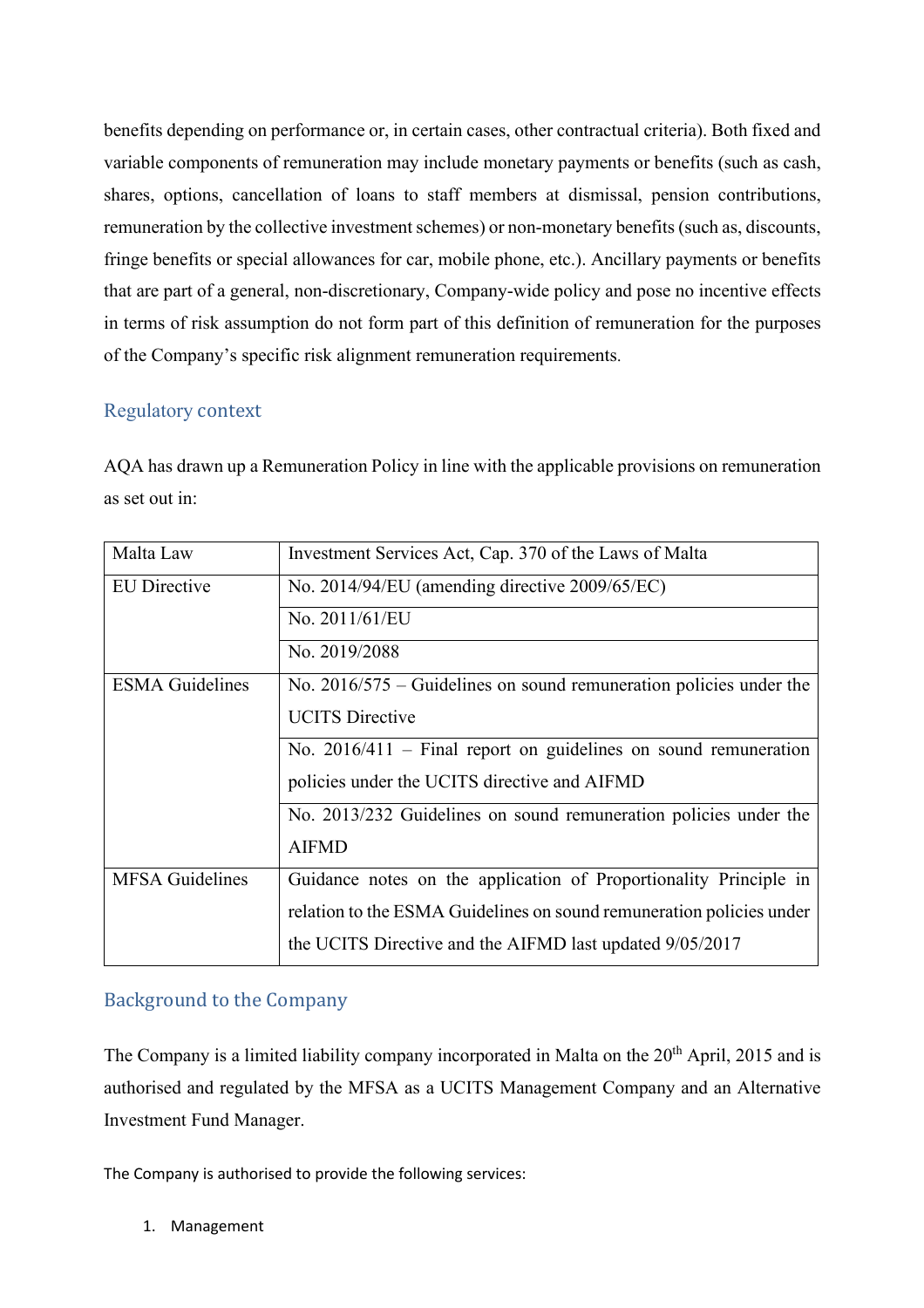- 2. Investment Advice
- 3. Reception and Transmission of orders
- For Professional Clients (including Collective Investment Schemes) and Retail Clients.

in relation to all the instruments listed in the Second Schedule of the Investment Services Act, Cap 370 of the laws of Malta

- 4. Nominee Services
- For Professional Clients (excluding Collective Investment Schemes) and Retail Clients

in relation to units in collective investment schemes.

### <span id="page-4-0"></span>Identified Staff

The remuneration policy applies strictly to those categories of staff which are classified as Identified Staff.

The Company adopts the definition of Identified Staff in accordance with ESMA Guidelines, being; categories of staff, including senior management, risk takers, control functions and any employee receiving total remuneration that takes them into the same remuneration bracket as senior management and risk takers, whose professional whose professional activities have a material impact on the Company's risk profile (the "**Identified Staff**").

The following is a current list, as of the date of this Remuneration Policy, of the Identified Staff of the Company. The Identified Staff have been determined and selected on the basis of their categories, in line with the ESMA Guidelines:

| Category                  | <b>Identified Staff</b>                                                               |
|---------------------------|---------------------------------------------------------------------------------------|
| Members of Governing Body | <b>Board of Directors</b>                                                             |
| <b>Control Functions</b>  | <b>Risk Manager</b><br>$\blacksquare$                                                 |
|                           | <b>Compliance Officer</b><br>۰                                                        |
| <b>Senior Management</b>  | Milan Branch Manager<br>$\overline{\phantom{a}}$                                      |
| <b>Other Risk Takers</b>  | Investment Committee Members<br><b>Portfolio Managers</b><br>$\overline{\phantom{a}}$ |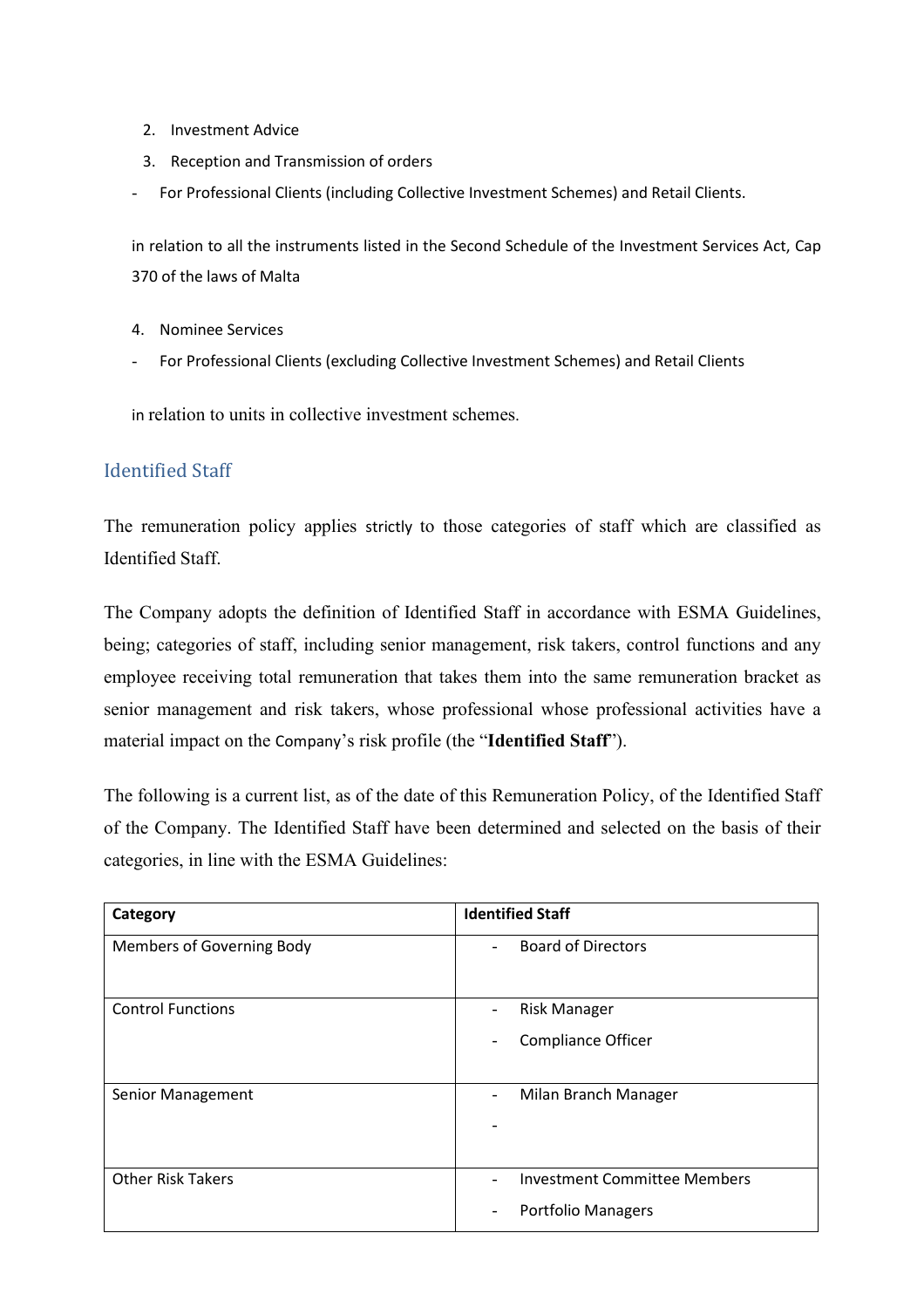| <b>Traders</b><br>$\sim$ |                    |
|--------------------------|--------------------|
| Relationship<br>$\sim$   | Managers/Promotori |
| Finanziari               |                    |
|                          |                    |

The Compliance Officer maintains a register of all staff members which fall within the category of Identified Staff.

## <span id="page-5-0"></span>Proportionality

The Company complies with the remuneration requirements in a way and to the extent that is appropriate, based on its size, internal organisation and the nature, scope and complexity of its activities.

The Company has been granted a derogation from the MFSA, based on the principles of proportionality, and as foreseen in the ESMA Guidelines, from the requirements:

- to establish a Remuneration Committee;
- on the pay-out process:
	- Variable remuneration in instruments:
	- Retention;
	- Deferral: and
	- Ex-post incorporation of risk for variable remuneration.

The Company shall re-assess the proportionality principles on a regular basis, at least on an annual basis, and re-submit the results of the proportionality assessment to the MFSA at least every two years. This assessment needs to indicate how such derogation are still appropriate or otherwise for the Company.

## <span id="page-5-1"></span>Governance

## <span id="page-5-2"></span>Board of Directors

The Board of Directors, in its supervisory function, has adopted and periodically reviews the general principles of this Remuneration Policy, and is responsible for its proper implementation. These tasks are primarily undertaken by the independent members of the Board.

The Remuneration Policy will be reviewed by the Board of Directors at least annually as part of the annual review of the Company's liquidity and risk management assessments.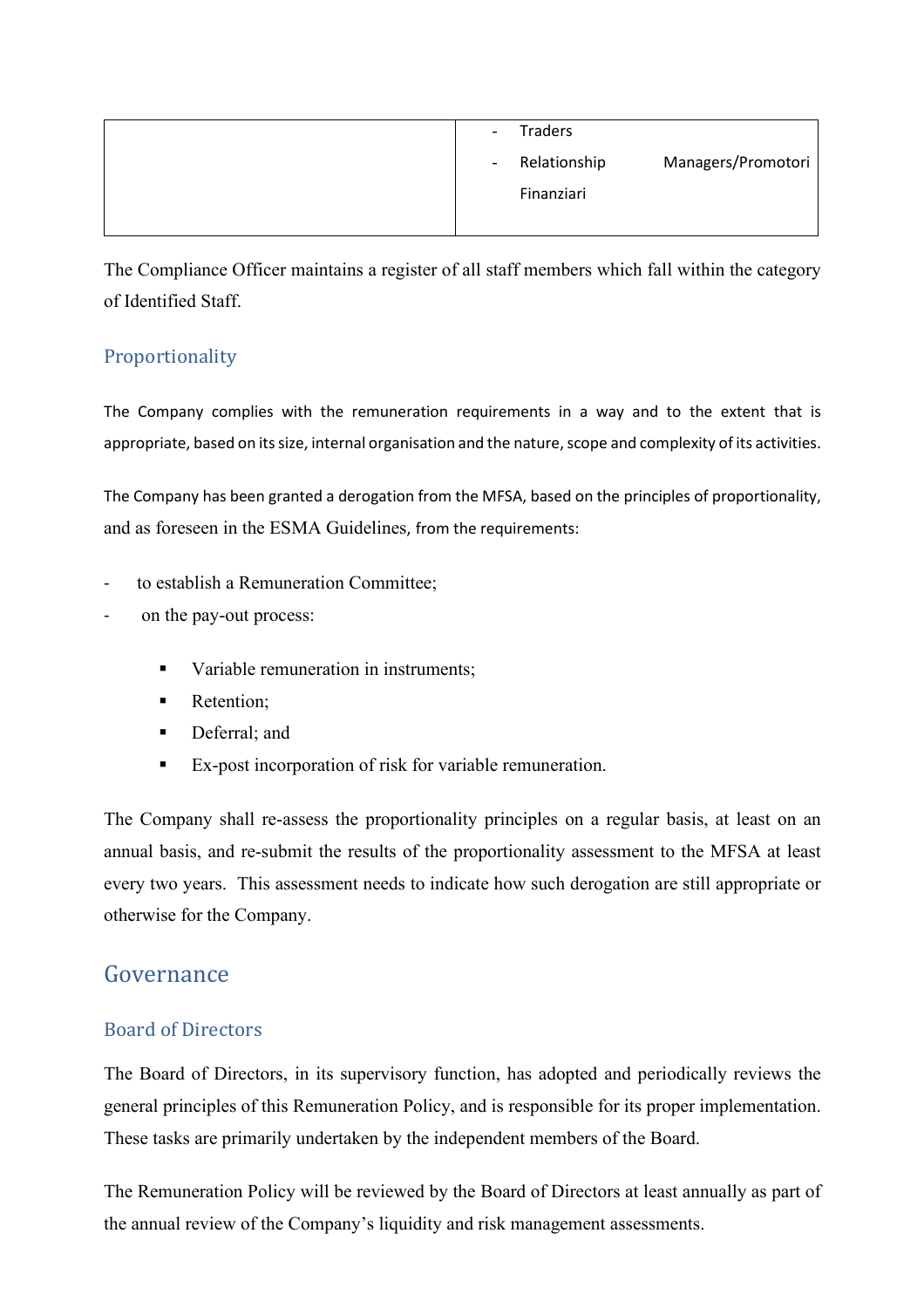The Company has not established a Remuneration Committee pursuant to the exemption based on the proportionality principle applicable in terms of the ESMA Guidelines.

#### <span id="page-6-0"></span>Control Functions

The Control Functions shall assist in the determination of the overall remuneration strategy of the Company with the aim to promote effective risk management. The Control Functions will be closely involved in reviewing the remuneration system of the Company.

The risk management function assesses how the remuneration, in particular the variable remuneration structure, affects the risk profile of the Company with particular focus on the capital and liquidity requirements.

The compliance function has been involved in the elaboration of this Remuneration Policy and will assess the adherence by the Company to the applicable legislation, regulation and internal policy.

## <span id="page-6-1"></span>Remuneration Structure

## <span id="page-6-2"></span>Total Remuneration

Fixed and variable components of total remuneration must be appropriately balanced. The fixed component must represent a sufficiently high proportion of the total remuneration to allow the operation of a fully flexible policy on variable remuneration components including the possibility to pay no variable remuneration component.

In determining the appropriate ratio between the base remuneration and variable remuneration, the Company will have regard to:

- the level of pay required to keep and attract, experienced and qualified employees;
- the Company's fixed overhead requirement;
- any arising financial obligations; and
- individual / team performance.

#### - *Base Remuneration*

The fixed remuneration is determined on the basis of the role of the individual employee, including his/her responsibilities and job complexity, performance and local market conditions. This also implies that fixed remuneration should be sufficiently high to remunerate the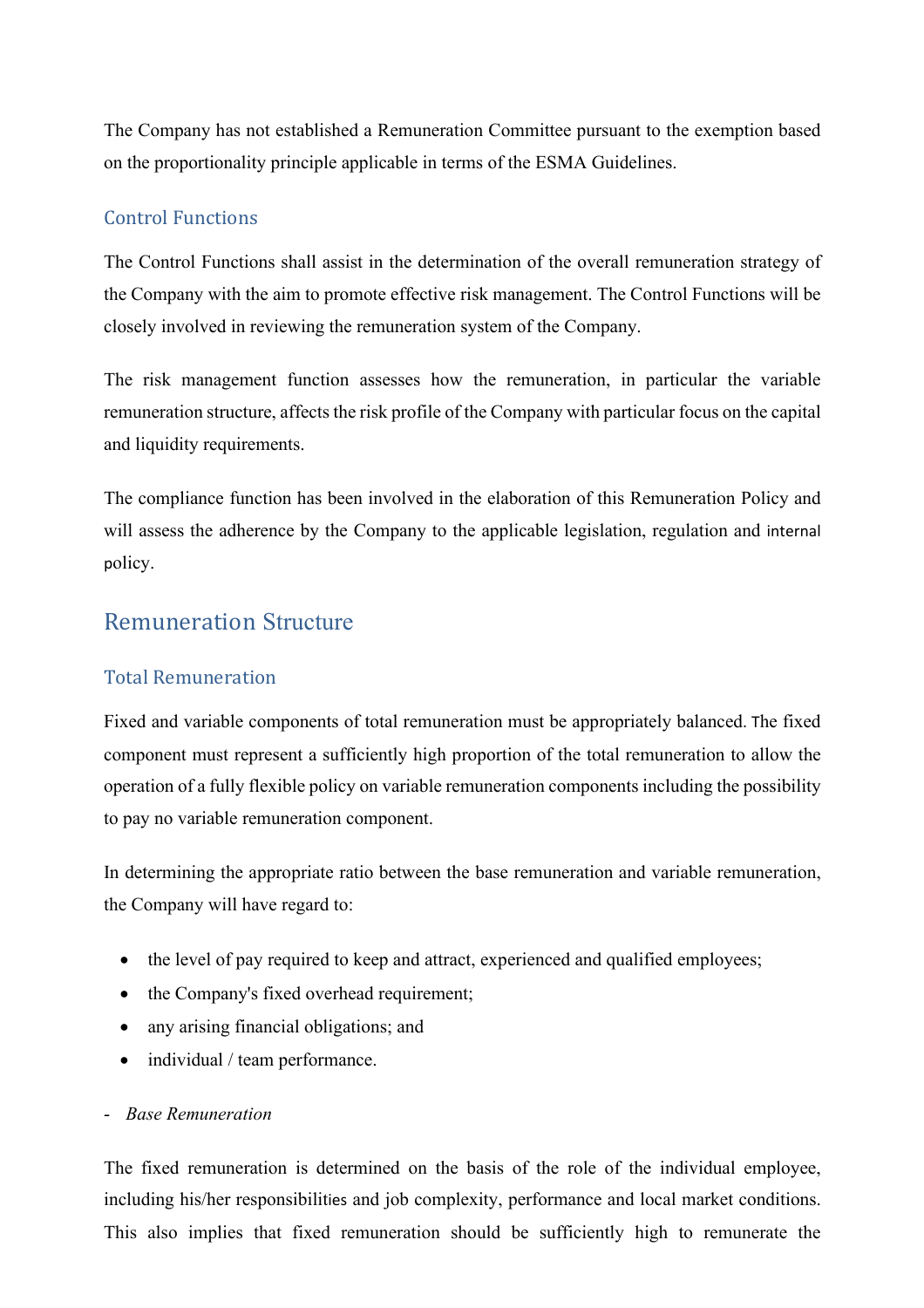professional services rendered, in line with the level of education, job experience, the degree of seniority, the level of expertise and skills required.

The fixed remuneration must be sufficiently high on its own (without taking into consideration the variable component) to constitute fair remuneration for the professional services rendered by prevailing market standards.

The performance review may lead to an increase of the fixed remuneration of individual employee based on the attainments of agreed targets and/or higher salaries justified by higher level of responsibilities and/or change in industry standards and/or other criteria as may be determined by the Company from time to time.

- *Variable Remuneration*

When remuneration includes a variable element, it shall be performance based and risk-adjusted. The variable remuneration should be reasonable, structured in such a way as to achieve a fair balance between fixed and variable elements, and in-line with the business strategy, market condition and the specific environment in which the Company operates. The maximum limit of variable component of remuneration should, in principle, not exceed the fixed remuneration.

In determining the size of variable component of remuneration, the following shall be taken into consideration:

- The remuneration required to retain qualified and experienced staff;
- The capital requirements;
- Any potential liabilities; and
- The Company's liquidity requirements.

Variable remuneration must not be paid through vehicles or methods that facilitate the avoidance of the Remuneration Provisions.

There is no commitment to pay variable remuneration to employees of the Company.

## <span id="page-7-0"></span>Guaranteed Variable Remuneration

The Company shall not enter into agreements to pay guaranteed variable remuneration. The only exceptions to this rule are where such a payment:

is exceptional;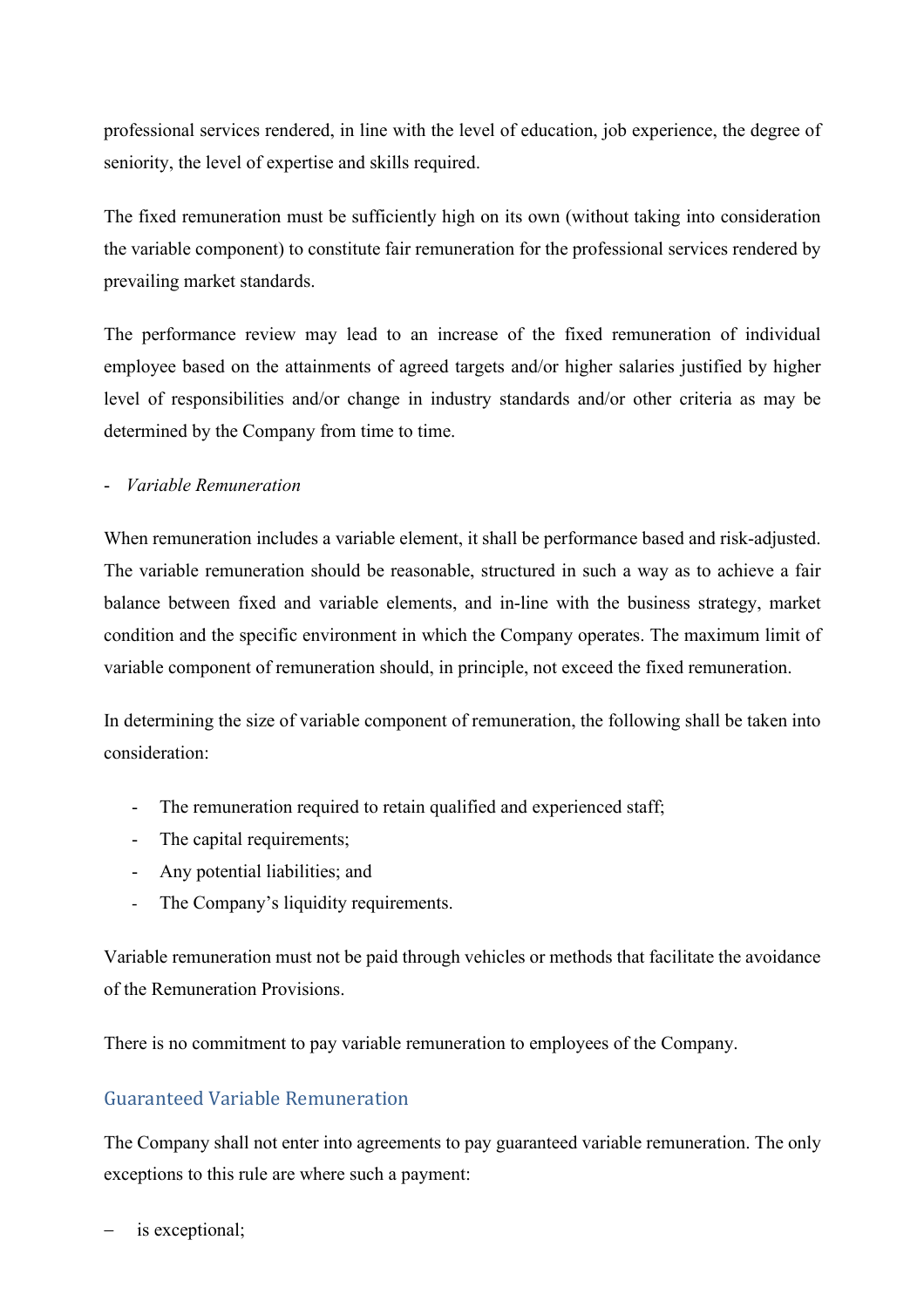- − occurs in the context of hiring staff; and
- is limited to the first year of service.

Any remuneration package relating to compensation for, or buy out from, an employee's contracts in previous employment is to be aligned with the long-term interest of the Company, and will be subject to the employee meeting specified objectives.

In determining whether to offer guaranteed variable remuneration, the Board of Directors will have regard to the individual's qualifications and experience, the Company's need for an individual with such experience and the likely impact on the Company. Consideration may also be made vis-à-vis the strength of the capital base.

In exceptional circumstances the Company may offer key members of staff a one-off retention award. Any decision to offer such a payment must be approved by the Board of Directors and will only be made on prudential grounds.

### <span id="page-8-0"></span>Assessment of Performance

The Company will ensure that individuals are not remunerated for exceeding the risk tolerances of the Company or the CISs under management.

In establishing the Company's top-down remuneration framework, the Board of Directors will take into consideration:

- the overall results of the Company;
- the performance of the business units; and
- the performance of the individual (both financial and non-financial performance).

While each of the afore-mentioned criteria shall be considered in performance assessments, variable remuneration shall be based primarily on the attainment of function-specific objectives. The Board of Directors also reserves the right to take into account additional criteria on a caseby-case basis.

The appropriate mix of quantitative (financial) and qualitative (non-financial) criteria for assessing individual performance will depend on the tasks and responsibilities of the Identified Staff. A balance between financial and non-financial criteria will be sought. Poor performance in relation to the non-financial criteria may pose a threat to the Company, and hence the negative non-financial performance, in particular, unethical or non-complaint behaviour, will override any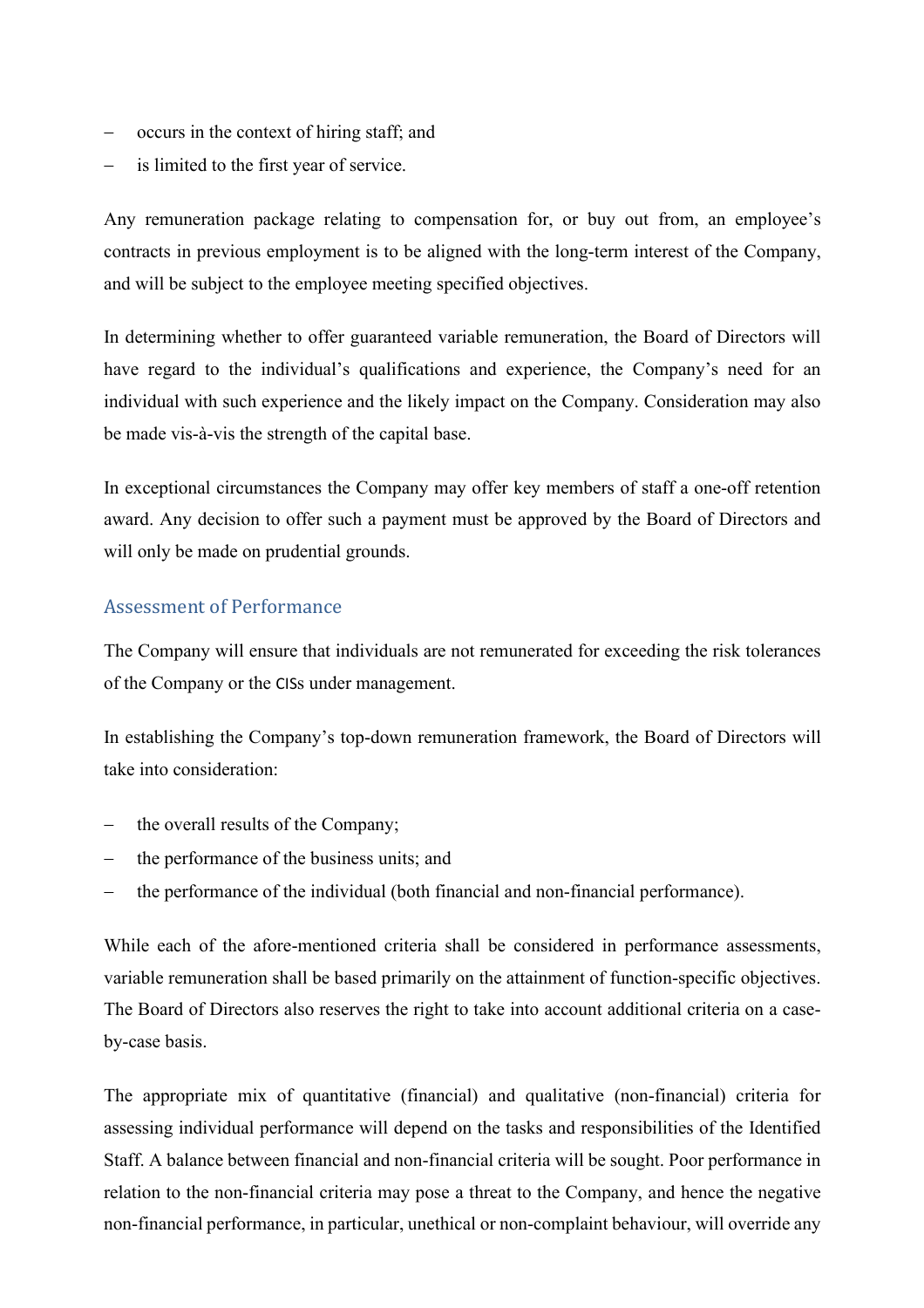good financial performance generated by the individual and hence reduce the entitlement for variable remuneration.

In order to incentivise Identified Staff to manage risk appropriately, variable remuneration will be reduced when;

- (i) there is reasonable evidence of misbehaviour or material error by the individial; or
- (ii) there has been a material risk management failure by an individual member or group of Identified Staff.

By way of examples:

The Company's qualitative criteria could include:

- Achievement of strategic targets;
- Investor/client satisfaction;
- the extent of the individual's adherence to effective risk management;
- compliance with the regulatory requirements and the Company's own policies and procedures;
- Leadership;
- Teamwork;
- Motivation; and
- Co-operation with other units/departments.

Measures relating to conduct should comprise a substantial portion of non-financial criteria.

Quantitative measures could include:

- Assets raised;
- Internal Rate of Return;
- Earnings before Interest, taxation, depreciation and amortisation;
- Alpha ratio;
- Absolute and relative returns;
- Sharpe Ratio.

On the other hand, quantitative measures such as Return on Equity, Total Shareholder Return and Earnings Per Share are not suitably adjusted for longer-term risk factors and tend to incentivise highly leveraged activities.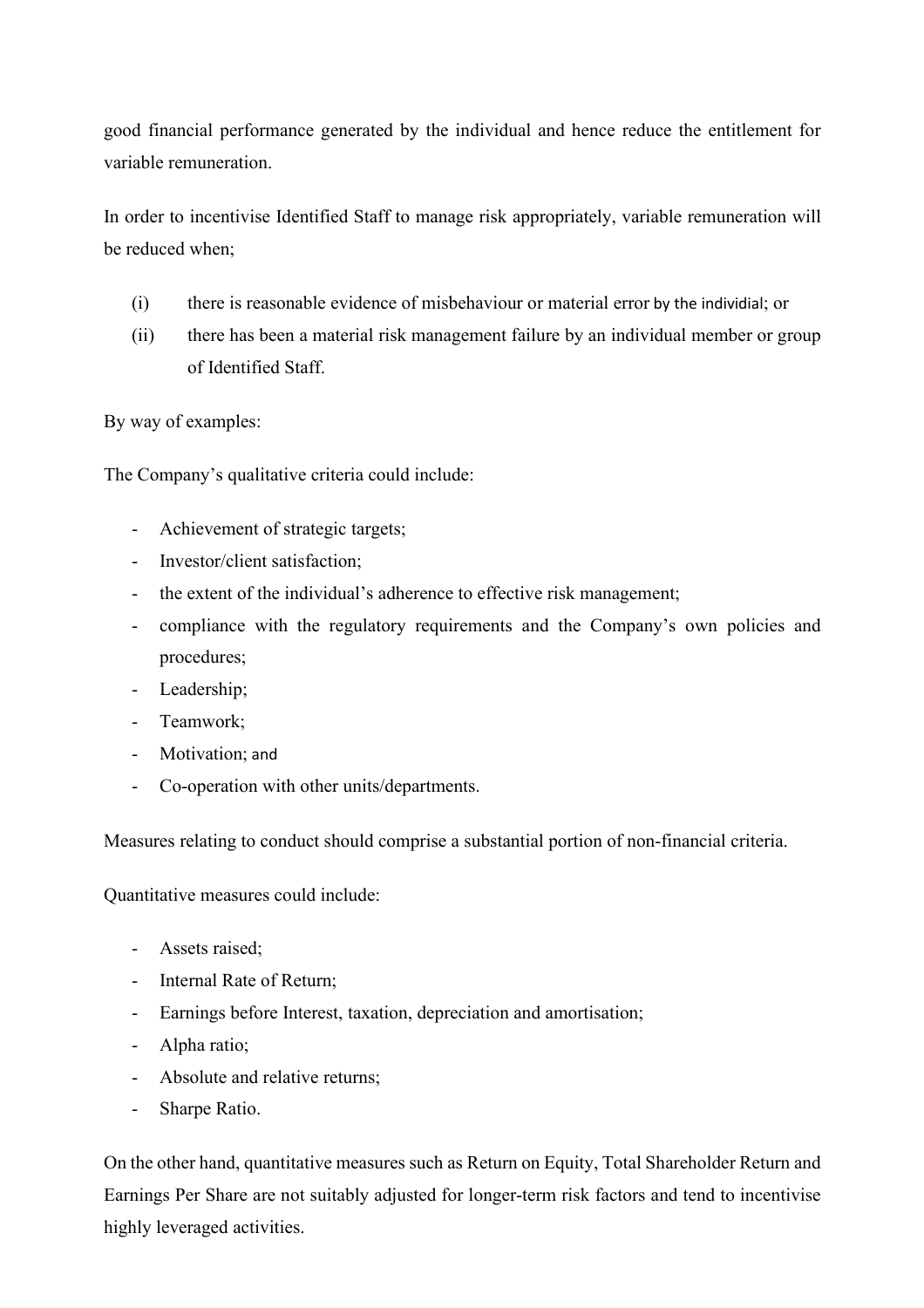## <span id="page-10-0"></span>Control Functions

The Company seeks to ensure that individuals involved in Control Functions remain independent from the business areas they oversee to avoid any potential conflicts of interest. The remuneration level of those in the Control Functions should allow the Company to employ qualified and experienced individuals in these functions.

In view that the Company has not established a Remuneration Committee on the basis of proportionality, the remuneration attributed to the Control Functions is directly overseen by the Board of Directors.

In order to prevent any avoid conflict of interest, the remuneration of those in the Control Functions shall be determined in accordance with the achievement of function-specific objectives, which are linked to their functions and independent of the business areas that they oversee.

The remuneration of the Control Functions shall be linked to the Company's adherence to its risk profile, provided that any discretionary bonuses to the Control Functions shall be determined primarily by the attainment of their function-specific objectives, and shall not be determined solely to the Company-wide performance criteria.

## <span id="page-10-1"></span>Remuneration and Capital

The Company through its Interim Financial Return (IFR) and Annual Financial Return (AFR) calculates its ongoing capital requirements. This is reviewed periodically by the Board of Directors. In co-ordination with this review, the Board of Directors determines the size of the variable remuneration based on the assessment of each individual member of the Identified Staff and any other considerations that it may deem relevant. This will take into consideration:

- the Company's regulatory capital requirement;
- the revenues which have been received in cash;
- any revenues which have not yet been received but are guaranteed;
- business cycles; and
- deferred variable remuneration payments.

It is important to ensure that the Company maintains a prudent balance between sound financial situation and the reward, pay out or vesting of variable remuneration. The finanical health of the Company should not be adversely affected by: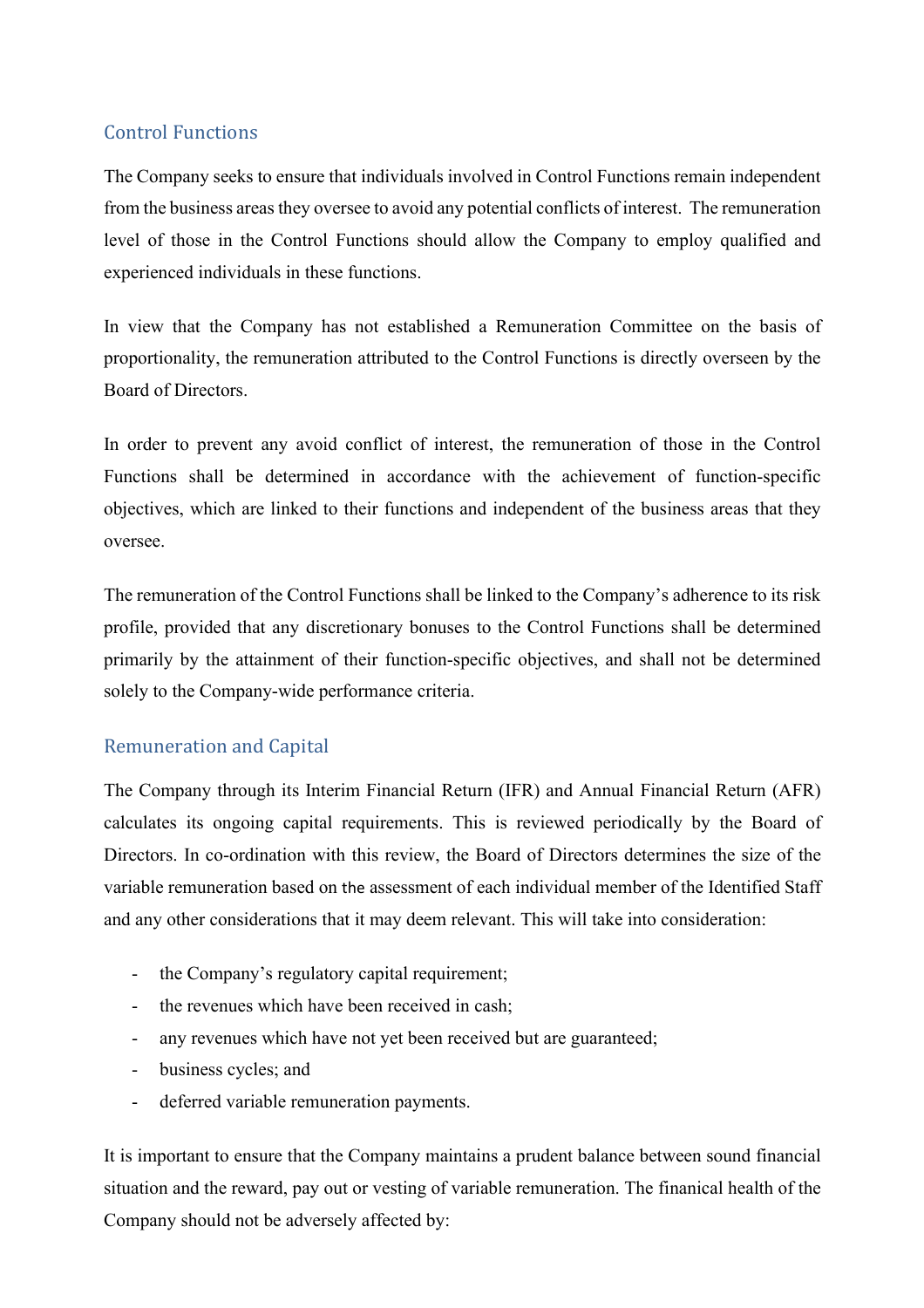- the overall pool of variable remuneration that will be awarded for that year; and
- the amount of variable remuneration that will be paid or vested in that year.

The Company's employment contracts are sufficiently flexible to allow the Company to vary the date of any variable remuneration payments or cease to make any such payment. The Company ensures that any payment of variable remuneration only occurs following risk adjustments to profits and where the Company is not at risk of being unable to maintain a sound capital base.

The maximum annual variable remuneration that may collectively be paid to Identified Staff shall be the Company's profit for the preceding year less any amounts determined by the Board of Directors to be held as a reserve (the "Variable Remuneration Pool"). Any reserves established shall be in order to strengthen the Company's capital base, taking into consideration the various risks to which the Company and its CISs under management are exposed (as outlined in greater detail in the Company's Risk Management Policy) and other potential adverse developments that may impact the Company's financial stability.

The Board of Directors shall determine and document, following consultation with the Chief Risk Officer, any profit which will be allocated to the Variable Remuneration Pool.

The Board of Directors may determine to disburse the entire Variable Remuneration Pool or none of it. Similarly, the Board may, at its sole discretion, decide not to award variable remuneration to any member of Identified Staff where it feels this is not justified.

#### <span id="page-11-0"></span>SFDR Principles

The Sustainable Finance Disclosure Regulation ("SFDR") requires the Company to include in this Policy information on how the said Policy is consistent with the integration of sustainability risks.

As outlined previously, no variable remuneration shall be paid to Identified Staff unless it is determined to be justified by the Board of Directors following a performance assessment based on quantitative (financial) as well as qualitative (non-financial) criteria. Considering the very limited impact of the variable remuneration of the Identified Staff on the risk profile of the CISs and the nature of the business of the Company, including, where applicable, the delegation of the investment management function of some CISs to other third-party entities, the Company deems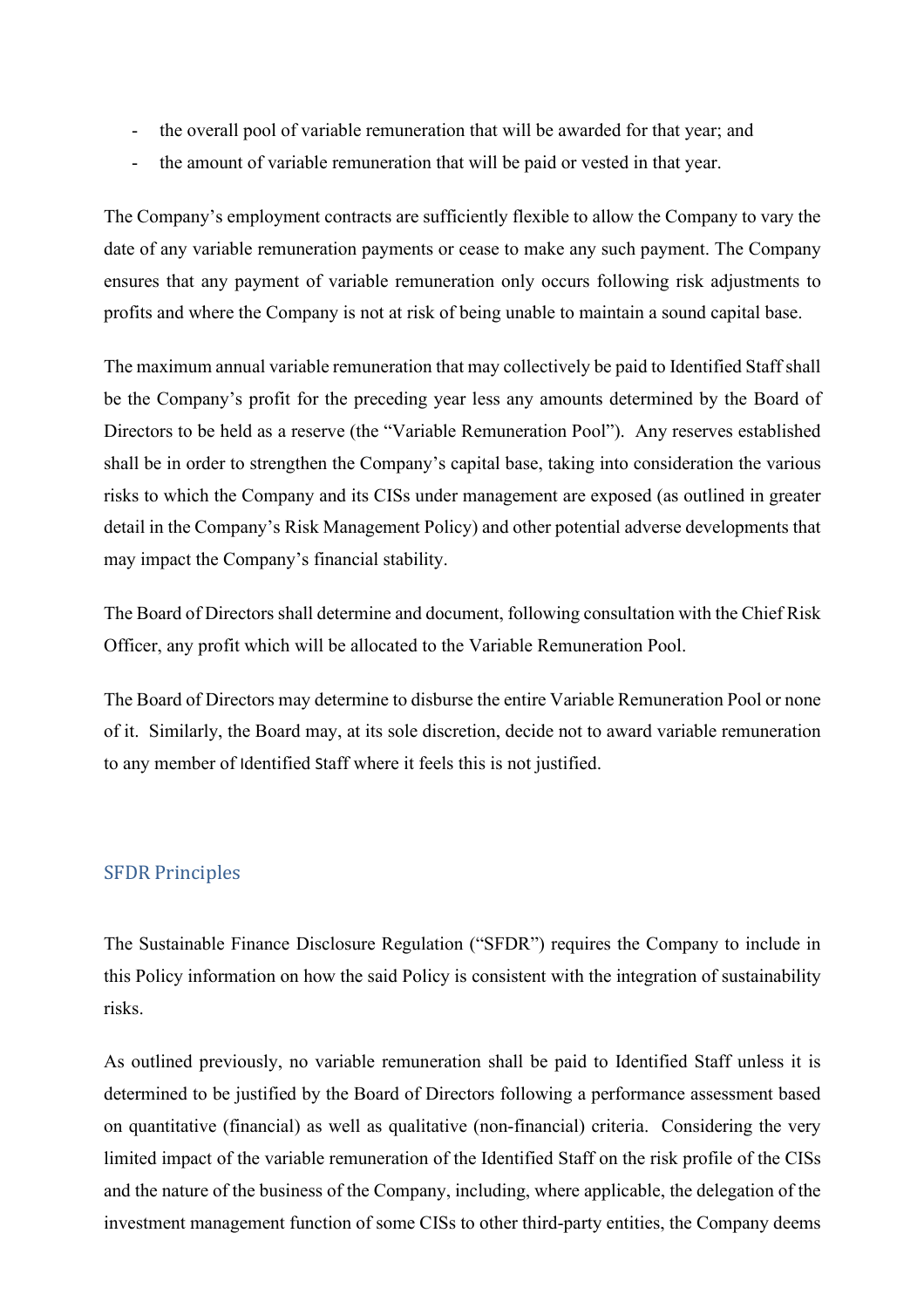that there is no risk of misalignment with the integration of the sustainability risks the investment decision making process of the Company in respect of the CISs

In the event that the Company generally delegates portfolio management activity to a third-party investment manager (the "delegate"), such delegate shall ensure that it adopts remuneration policies and procedures which are consistent with the integration of sustainability risks, provided that sustainability risks are integrated into the investment decision-making process. The Company shall seek periodic confirmations from each delegate that these policies are being complied with and the remuneration structures are not encouraging excessive risk-taking with respect to sustainability risks and remuneration is limited to risk adjusted performance.

The Company believes that, where portfolio management is retained, its existing structures are sufficient to prevent excessive risk taking in respect of sustainability risks.

#### <span id="page-12-0"></span>Payments Related to Early Termination

Any payments relating to the early termination of a contract must reflect the individual's performance over time, and should not be designed to reward failure or misconduct.

In reviewing an individual's performance, the Company will have regards to both financial and non-financial performance and any adjustments must be approved and documented by the Board of Directors. The Company will ensure any payment does not have a material impact on its capital or liquidity requirements.

#### <span id="page-12-1"></span>Personal Investment Strategies

The Company is committed to ensure the effectiveness of its policies and procedures designed to only reward employees acting within the Company's risk tolerances and to ensure that the Company is adequately capitalised with sufficient liquidity of assets. The terms of any deferred remuneration will include a clause to the effect that any deferred remuneration is subject to recipients agreeing not to undertake any personal hedging strategies or taking out contracts of insurance, that undermine the risk alignment effects embedded within the contracts.

All Identified Staff are required to undertake to the Company in writing that they will comply with the above principle and the Company's policy on hedging strategies in case of payment of deferred and retained variable remuneration. An e-mail from each member of the Identified Staff will suffice for this purpose. Any employee found to be in breach of these provisions will be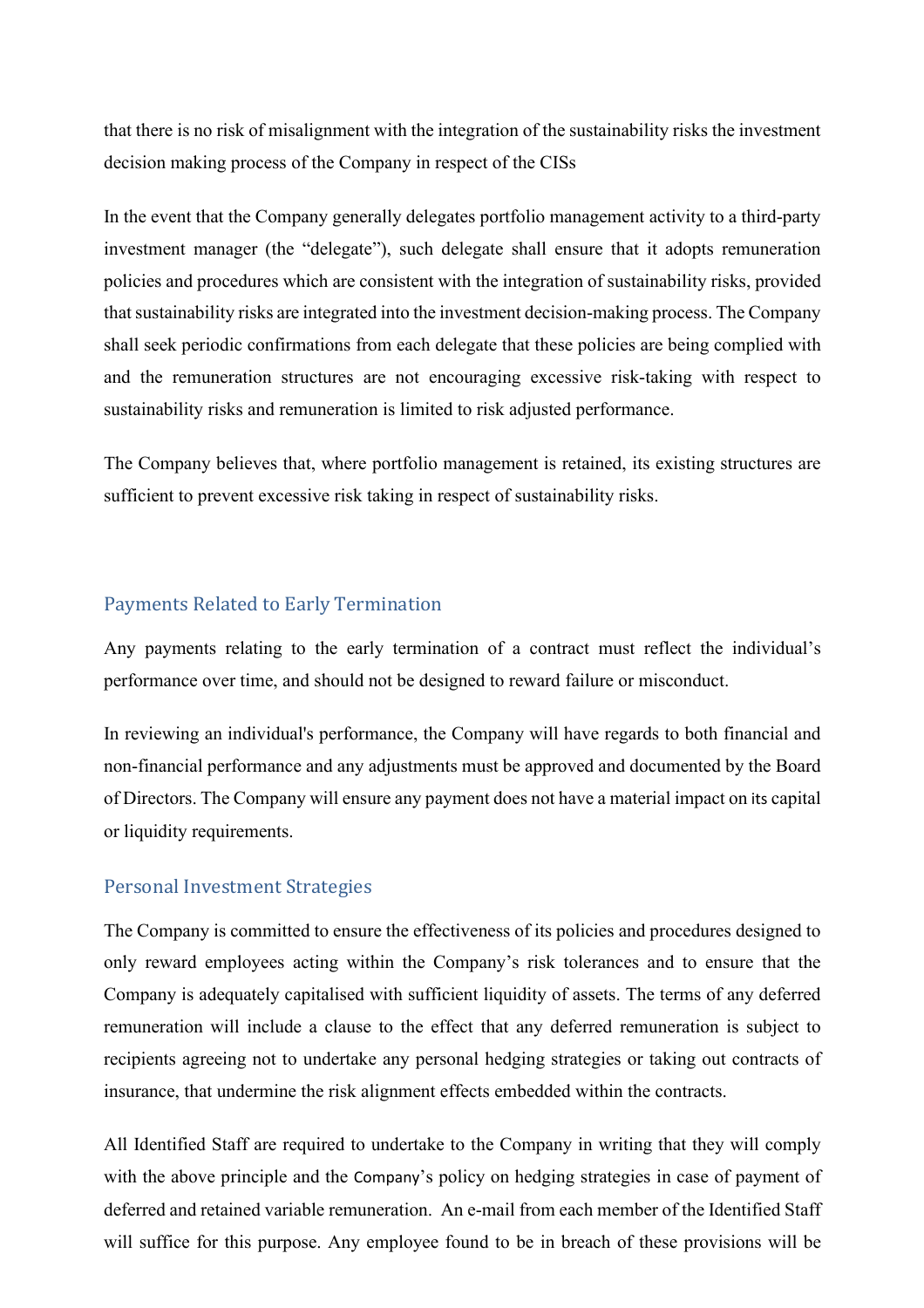required to repay any variable remuneration paid for the year and will be subject to disciplinary action.

## <span id="page-13-0"></span>Application of Rules to Delegates

When the Company delegates any function of portfolio management or risk management, it should ensure that:

i. Delegation is carried out by entities which are subject to regulatory requirements on remuneration that are equally as effective as those applicable under the ESMA Guidelines.

An entity is considered subject to regulatory requirements on remuneration that are equally as effective as those applicable under the ESMA Guidelines, where the following conditions are met:

- − the entity with whom the delegation arrangement is concluded is subject to the remuneration requirements under either the AIFMD or the UCITS V Directive or the CRD IV Directive; and
- − the staff of the entity who are Identified Staff for the purpose of the MFSA Guidelines are subject to the AIFMD or UCITS or CRD IV rules.

In addition, entities subject to remuneration rules under MiFID are also considered favourably in determining equally effective remuneration requirements.

ii. Appropriate contractual arrangements are put in place with entities to which these functions have been delegated to ensure that there is no circumvention of remuneration rules set out in the ESMA Guidelines. These contractual arrangements should cover any payments made to the delegates' identified staff as compensation for the performance of portfolio or risk management activities on behalf of the Company.

The Company is to carry out an analysis in such cases, and keep records for compliance purposes. The results of the analysis should be made available to the MFSA during on-site visits.

There may be cases where the full application of the relevant remuneration principles to the delegate itself or the staff of the delegate would not be proportionate and would not achieve the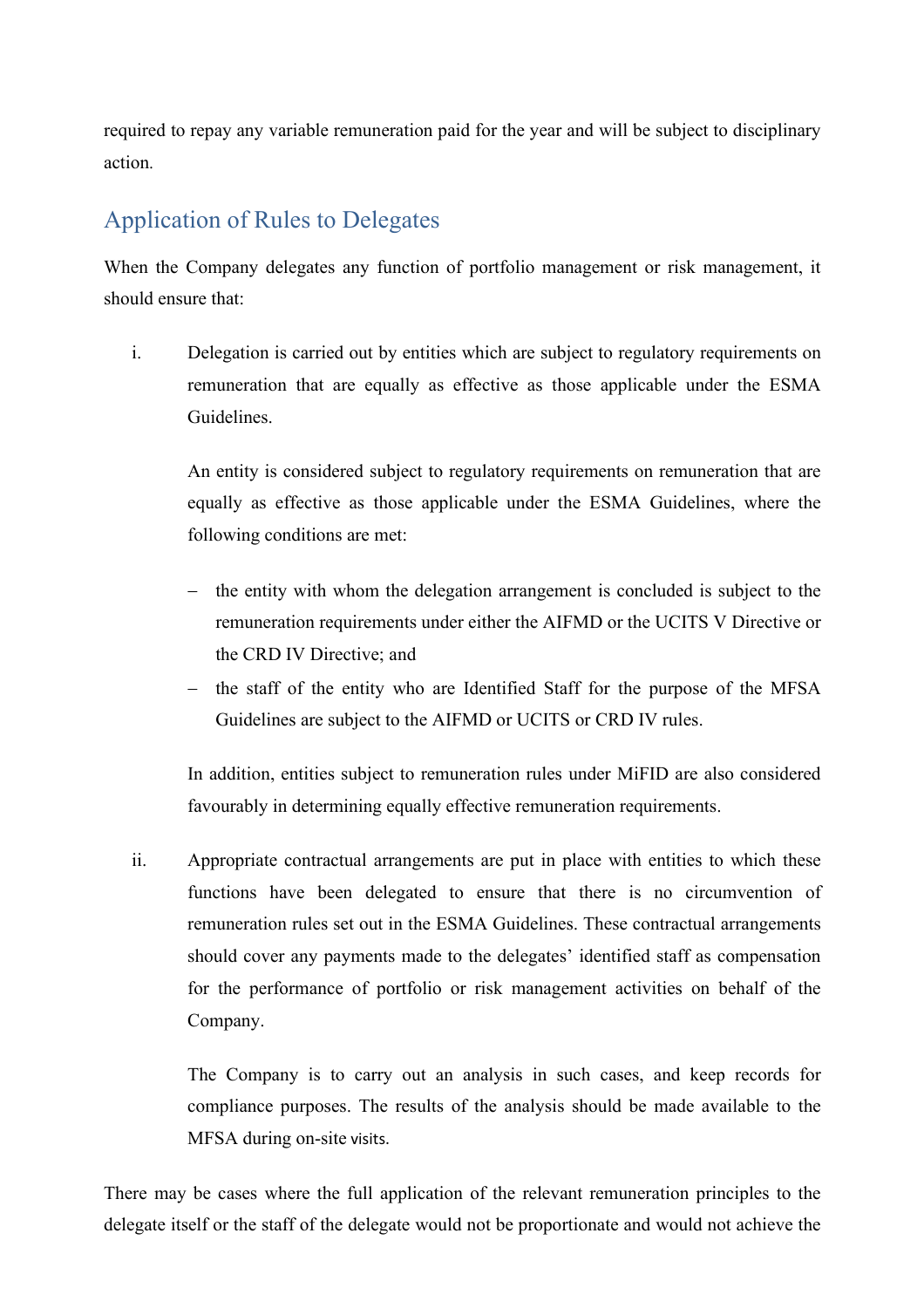outcome of aligning the delegate's staff interest with those of the Company's clients or of the investors in the CISs under management. The above is therefore also subject to proportionality principles, in accordance with MFSA Guidelines.

## <span id="page-14-0"></span>Management of Conflicts of Interest

This Remuneration Policy has been designed in a way to mitigate as much as possible conflicts of interest.

The Board of Directors has additionally adopted a Conflict of Interest Policy aimed at addressing any conflicts that may arise between its officials and the clients, between the officials and the Company and between one client and another/others. The Company maintains a conflict of interest register which, if any, will identify remuneration conflicts and the procedures the Company implements to mitigate these conflicts.

**As a means of last resort, where the Company's arrangements to manage conflicts are inadequate, or have failed to manage the potential risk, the Company shall clearly disclose the general nature or sources of conflict of interest to the clients and/or investors of the funds under management.**

## <span id="page-14-1"></span>**Transparency**

## <span id="page-14-2"></span>External Disclosure

Without prejudice to confidentiality and data protection provisions, the Company should disclose detailed information regarding the remuneration policies and practices for Identified Staff. Such information should be disclosed in a clear and easily understandable way to relevant stakeholders.

The Company shall also include information on how this policy is consistent with the integration of sustainability risks and shall include such information on its website.

The following information should be disclosed, however, the level of information to be disclosed should be made on a proportionate basis, and the overall remuneration proportionality principle applies to the type and amount of information disclosed:

information concerning the decision-making process used for determining the Remuneration policy, including if applicable, information about the composition and the mandate of a remuneration committee, the name of the external consultant whose services have been used for the determination of the remuneration policy and the role of the relevant stakeholders;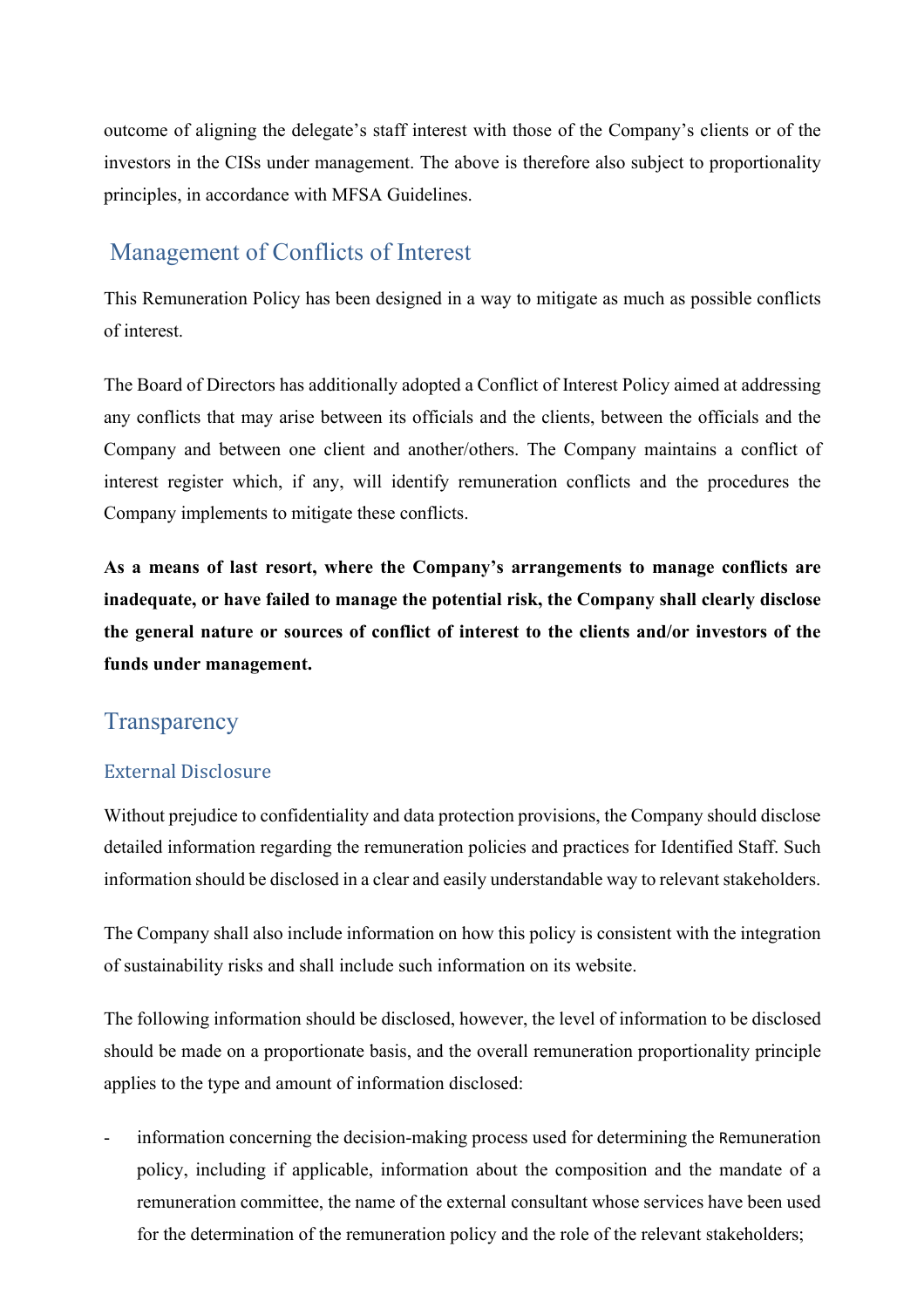- information on linkages between pay and performance;
- information on the criteria used for performance measurement and the risk adjustment;
- information on the performance criteria on which the entitlement to shares, options or variable components of remuneration is based; and
- the main parameters and rationale for any annual bonus scheme and any other non-cash benefits.

This information will be disclosed in the Company's annual report, through a separate remuneration policy statement, or in any other form that the Company deems appropriate.

## <span id="page-15-0"></span>Internal Disclosure

This Remuneration Policy shall be distributed to all Identified Staff. The Company should ensure that the information regarding the remuneration policy disclosed internally reveals at least the details which are disclosed externally. Identified Staff should be informed in advance of other criteria that will be used to determine their remuneration which are not included in this Remuneration Policy except for any confidential quantitative considerations. The performance assessment process and the importance of non-financial assessment factors in the process should be clearly explained to relevant employees.

## <span id="page-15-1"></span>Review of the policy

The Board of Directors shall be responsible for initiating and facilitating, at least an annual basis, a review of the Remuneration Policy and its implementation. The review shall assess whether the overall remuneration system of the Company is:

- operating as planned, in particular, with respect to the agreed plans/programmes, appropriate remuneration pay-outs, and that the risk profile is aligned with the long-term goals and objectives;
- compliant with national and international regulations, principles and standards.

Pursuant to an assessment with respect to proportionality, the Board of Directors may choose to outsource the annual review to a qualified independent external consultant such as the Company's outside legal counsel or auditor. Whether carried out internally, or outsourced, the Board of Directors remain responsible for the review of the remuneration policies and practices and for ensuring that the results are the review are followed up. In addition, the relevant control function should be closely involved in reviewing the remuneration system of the Company.